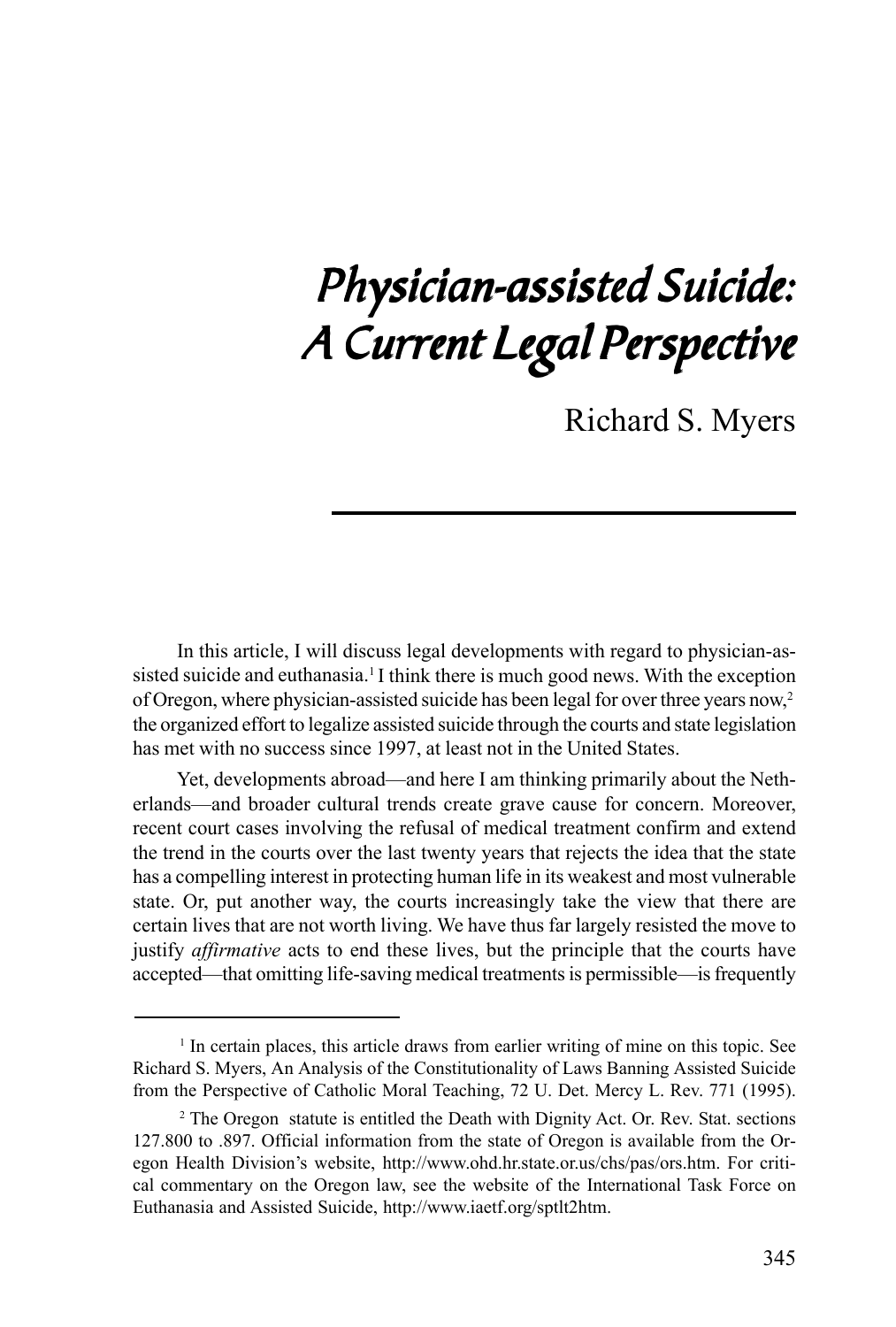based on the idea that the life of such a patient is not a good. That idea is ultimately quite supportive of the assisted suicide and euthanasia positions—even if the logic of this position has not been fully appreciated. The long-term cultural battle is to restore the sanctity of life ethic.

From our vantage point in 2001, it is easy to forget that in the mid-1990s the momentum seemed to be all in favor of legalizing the "right-to-die," either by legislative action or by judicial decisions striking down state bans on assisted suicide. A key event that supported this momentum was the United State Supreme Court's 1992 decision in *Planned Parenthood* v. *Casey*. 3 In *Casey*, the plurality infamously noted that "at the heart of liberty is the right to define one's own concept of existence, of meaning, of the universe, and of the mystery of human life."4 This passage has been read—with some justification—as supporting the idea that moral relativism is a constitutional command.<sup>5</sup> Under the view expressed here, morality is purely private, purely subjective.<sup>6</sup> The state must remain neutral about the content of the individual's choice. In the abortion context presented in *Casey*, the state must be indifferent toward whether the pregnant mother chooses life or death. As John Finnis has noted in commenting on the abortion cases, the Court's decisions adopt an

implicit assumption of neutrality: since it is obvious that the state could not constitutionally force a women to end a pregnancy against her will by obliging her to terminate the life within her, it must obviously and necessarily follow that the state cannot oblige her not to end that life. Symmetry. Since you must be permitted to choose life, you must be permitted to choose death.<sup>7</sup>

There is also in this philosophical liberalism a distinct tendency towards the privatization of religion.<sup>8</sup> Thus, the Court's abortion decisions quite candidly take one of two related views: "First, religiously influenced moral judgments are not taken into account in support of the constitutionality of legislation because such judgments do not constitute 'secular' interests that the government may advance. Second, religiously influenced moral judgments are viewed as dispositive of the case against the

3 505 U.S. 833 (1992).

4 505 U.S. at 851.

<sup>5</sup> Some commentators argue that moral relativism is commanded by the Constitution. See Stephen G. Gey, Is Moral Relativism a Constitutional Command?, 70 Ind. L. J. 331 (1995).

6 This view is perhaps most clearly expressed in Justice Blackmun's dissent in Bowers v. Hardwick, 478 U.S. 186 (1986), the case in which the Court upheld laws prohibiting homosexual sodomy. For example, Justice Blackmun stated: "Petitioner and the Court fail to see the difference between laws that protect public sensibilities and those that enforce private morality." Id. at 212 (Blackmun, J., dissenting). For an extended critique of Justice Blackmun's dissent, see Gerard V. Bradley, Remaking the Constitution: A Critical Reexamination of the Bowers v. Hardwick Dissent, 25 Wake Forest L. Rev. 501 (1990).

<sup>7</sup> John Finnis, The "Value of Human Life" and "The Right to Death": Some Reflections on Cruzan and Ronald Dworkin, 17 S. Ill. U. L. J. 559, 562 (1993).

<sup>8</sup> See generally Richard S. Myers, The Supreme Court and the Privatization of Religion, 41 Cath. U. L. Rev. 19 (1991).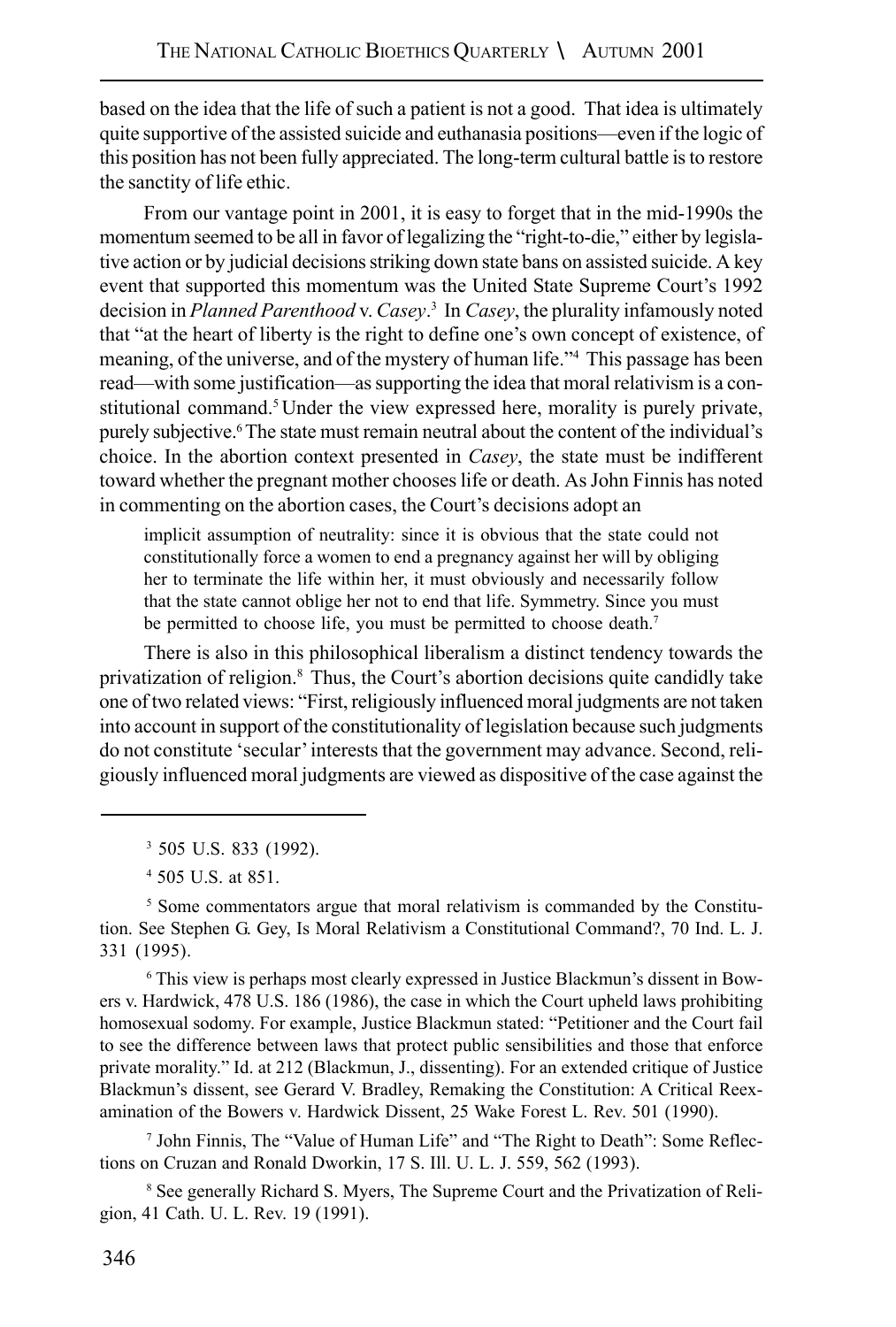constitutionality of legislation because it violates the Establishment Clause for 'religious' views to be embodied in secular legislation."9

In the mid-1990s, some lower courts dealing with the constitutionality of laws banning assisted suicide cited the broad language in *Casey* in support of the argument that there is a fundamental right to assisted suicide.<sup>10</sup>These opinions ignored the opposition to assisted suicide in our history and tradition and appealed to *Casey's* abstract rhetoric. They likewise regarded the broad language as "highly instructive" and "almost prescriptive" in resolving the assisted suicide issue.<sup>11</sup> According to this view, "the right to die with dignity accords with American values of self-determination and privacy regarding personal decisions."12 The key here is the fact of choice, not the content of the choice. For example, Professor Sedler described the argument in this fashion:

What is protected by the Constitution is *choice* in matters of personal autonomy. The Constitution protects the choice of a pregnant woman to terminate a pregnancy by a pre-viability abortion. The same Constitution protects the choice of a pregnant woman to continue her pregnancy, and precludes the state from forcing her to have an abortion for any reason whatsoever. By the same token, the same Constitution that protects the right of the terminally ill to make the choice to hasten inevitable death equally protects the right of the terminally ill to make the choice *not* to hasten inevitable death.13

That lethal choices have always been looked upon with disfavor by the law<sup>14</sup> does not matter at all under this understanding. Under this view, the state must remain neutral about the choice of life or death.

These lower court opinions also relied on the privatization concept noted above. The Ninth Circuit opinion invalidating the State of Washington's ban on assisted suicide was based in part on the idea that a law prohibiting assisted suicide is an effort to impose religious convictions. Judge Reinhardt's opinion concluded:

Those who believe strongly that death must come without physician assistance are free to follow that creed, be they doctors or patients. They are not free, however, to force their views, their religious convictions, or their philosophies on all the other members of a democratic society, and to compel those whose values differ with theirs to die painful, protracted, and agonizing deaths.15

<sup>9</sup> Myers, supra note 8, at 23.

10 See Myers, supra note 1, 778–779 (discussing these cases).

11 Compassion in Dying v. Washington, 850 F. Supp. 1454, 1459 (W. D. Wash. 1994).

 $12$  Compassion in Dying v. Washington, 49 F. 3d 586, 596 (9th Cir. 1995) (Wright, J., dissenting).

<sup>13</sup> Robert A. Sedler, Are Absolute Bans on Assisted Suicide Constitutional? I Say No, 72 U. Det. Mercy L. Rev. 725, 731 (1995).

<sup>14</sup> Gerard V. Bradley, Does Autonomy Require Informed and Specific Refusal of Life-Sustaining Medical Treatment? 5 Issues In Law & Med. 301 (1989).

<sup>15</sup> Compassion in Dying v. Washington, 79 F. 3d 790, 839 (9<sup>th</sup> Cir. 1996) (en banc), rev'd sub nom. Washington v. Glucksberg, 521 U. S. 702 (1997).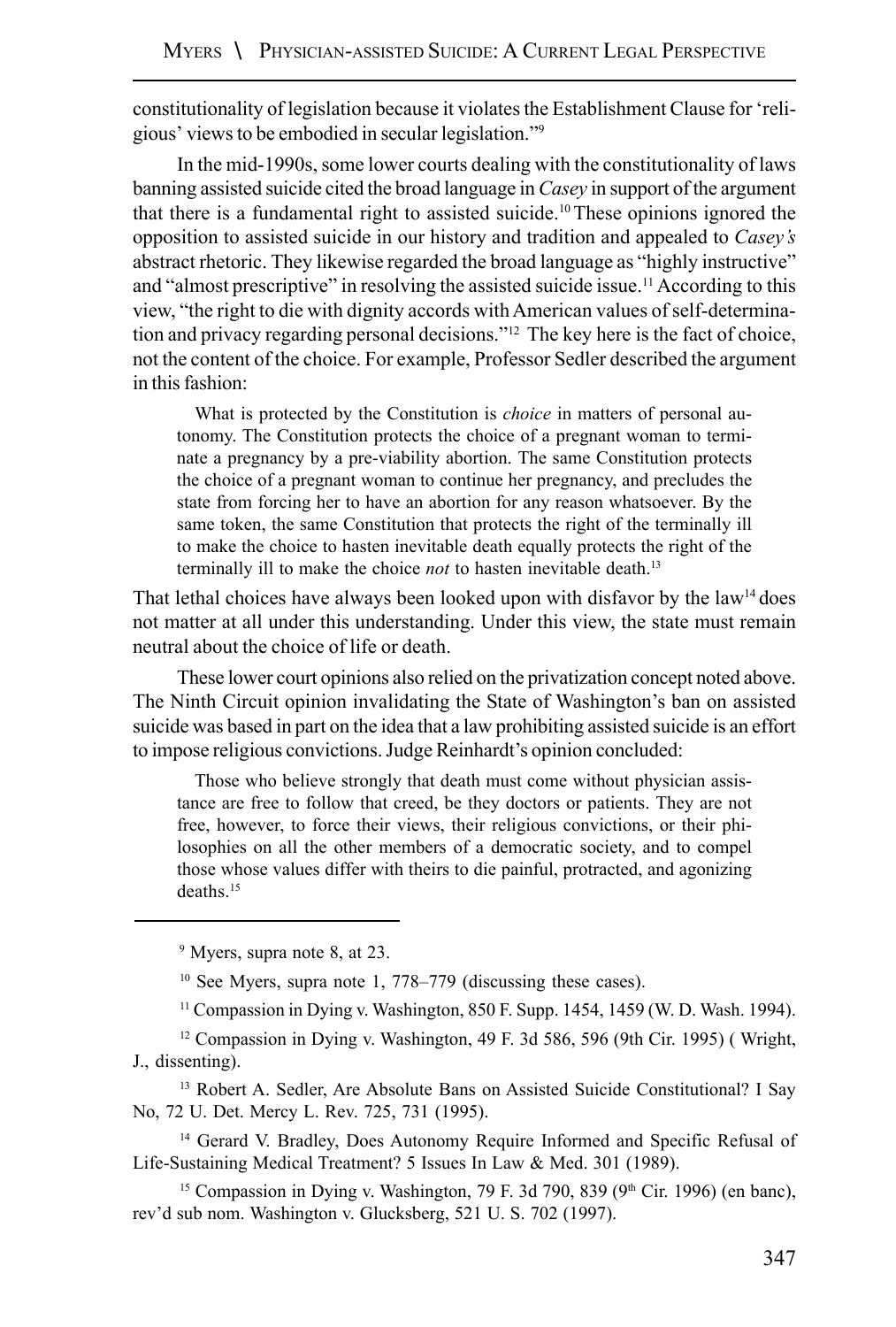Interestingly, when the assisted suicide cases were before the Supreme Court, one amicus brief argued that laws banning assisted suicide violated the Establishment Clause because the laws endorsed one supposedly religious viewpoint to the exclusion of others.  $16$ 

Another argument that was pressed in the lower courts in the mid-1990s was an equal protection argument. Here is how the Second Circuit characterized the argument (in the course of invalidating New York's ban on assisted suicide):

New York does not treat similarly circumstanced persons alike: those in the final stages of terminal illness who are on life-support systems are allowed to hasten their deaths by directing the removal of such systems; but those who are similarly situated, except for the previous attachment of life sustaining equipment, are not allowed to hasten death by self-administering prescribed drugs.<sup>17</sup>

The Second Circuit rejected the argument that there is a constitutionally significant difference between letting someone die (by withdrawing life sustaining medical treatment, including food and water) and taking affirmative steps to kill a person (by providing assistance for that person to take his own life).

In 1997, of course, in *Washington* v. *Glucksberg18* and *Vacco* v. *Quill*, <sup>19</sup> the United States Supreme Court rejected the constitutional challenges to laws banning assisted suicide. The Court rejected the idea that there is a fundamental right to assisted suicide. In so doing, the Court refused to rely on the broad, abstract language from *Casey* and instead inquired whether there was any support for the view that a right to assisted suicide was deeply rooted in our nation's history and tradition. The Court carefully reviewed the relevant history and stated:

... we are confronted with a consistent and almost universal tradition that has long rejected the asserted right, and continues explicitly to reject it today, even for terminally ill, mentally competent adults. To hold for respondents, we would have to reverse centuries of legal doctrine and practice, and strike down the considered policy choice of almost every State.<sup>20</sup>

In this case (unlike in *Roe* v. *Wade*<sup>21</sup> and *Stenberg* v. *Carhart*22), the Court was unwilling to do so. The Court's opinion also implicitly rejected the privatization view—which holds that religiously informed moral judgments are not legitimate bases for governmental decisionmaking. The Court was quite respectful of the long tradition of state laws prohibiting assisted suicide, a tradition that had religious anteced-

- 20 521 U. S. at 723.
- 21 410 U. S. 113 (1973).
- 22 120 S. Ct. 2597 (2000).

<sup>&</sup>lt;sup>16</sup> Brief of Religious Organizations, Leaders and Scholars as Amici Curiae in support of Respondents at 32, *Washington* v. *Glucksberg*, 521 U.S. 702 (1997) (No. 96- 110).

<sup>17</sup> Quill v. Vacco, 80 F. 3d 716, 729 (2d Cir. 1996).

<sup>18 521</sup> U. S. 702 (1997).

<sup>19 521</sup> U. S. 793 (1997).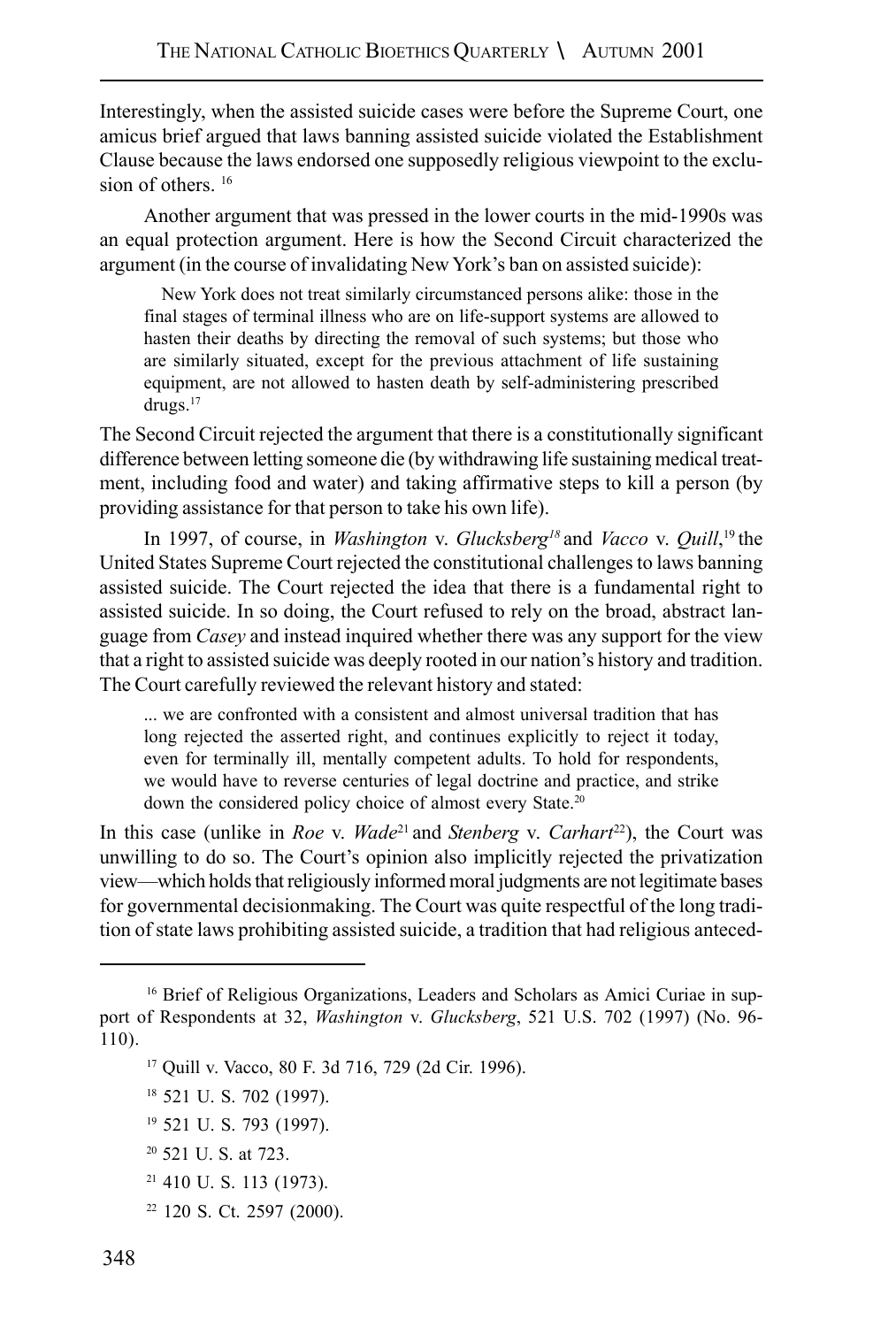ents.23 The Court's more recent opinions establish that it is generally permissible for the state to act on the basis of moral judgments, even though some might regard that position as having been religiously influenced in some sense.24

The Court also rejected the equal protection argument, and agreed with the view that there is a difference between letting a patient die (by refusing lifesaving medical treatment) and killing a patient (by assisting in the patient's suicide). According to the Court:

Logic and contemporary practice support New York's judgment that the two acts are different, and New York may therefore, consistent with the Constitution, treat them differently. By permitting everyone to refuse unwanted medical treatment while prohibiting anyone from assisting a suicide, New York law follows a longstanding and rational distinction.<sup>25</sup>

The 1997 Supreme Court decisions were significant victories. The *Glucksberg* Court's approach to judicial review is far sounder than that exemplified by *Roe* and *Casey*. This more restrained approach avoids the whole problem of the judicial usurpation of politics that characterizes the more expansive approaches found in some cases.26 And, incidentally—although this is really a topic for another article—the approach used in the assisted suicide cases makes *Roe* and *Casey* increasingly suspect. It is quite clear that if it had used the approach it used in *Glucksberg* when it first addressed the abortion issue, the Court would have reached a different result. If the Court examined the historical record with any care and honesty, there is no way it could conclude that the right to abortion is deeply rooted in this country's history and tradition.27

Moreover, the Court's implicit rejection of the privatization idea is also good news. There is a lot of cultural pressure in favor of the privatization idea. Much of what one reads in bioethics debates involves an effort to discount pro-life views because of their "religious" origins. Here is one example from an article by Howard Brody, a prominent advocate of physician-assisted suicide—"The political power and will of those who would impose their religiously grounded right-to-life perspective upon society through force of law do not seem to have diminished [following the 1997 decisions]."28 Significantly, this is not part of an effort to argue that a "religiously grounded" perspective is inappropriate because of its source. Brody mentions this as almost a throw-away line, perhaps to signal his view that such perspec-

<sup>&</sup>lt;sup>23</sup> See Washington v. Glucksberg, 521 U. S. at 710–719 (surveying the relevant history).

<sup>24</sup> Richard S. Myers, Same-Sex "Marriage" and the Public Policy Doctrine, 32 Creighton L. Rev. 45, 64–65 (1998).

<sup>25 521</sup> U. S. at 808.

<sup>26</sup> See generally Michael W. McConnell, The Right to Die and the Jurisprudence of Tradition, 1997 Utah L. Rev. 665.

<sup>&</sup>lt;sup>27</sup> See Richard S. Myers, The End of Substantive Due Process?, 45 Wash. & Lee L. Rev. 557, 595–96 (1988).

<sup>28</sup> Howard Brody, Physician-Assisted Suicide in the Courts: Moral Equilavence, Double Effect, and Clinical Practice, 82 Minn. L. Rev. 939, 960 (1998).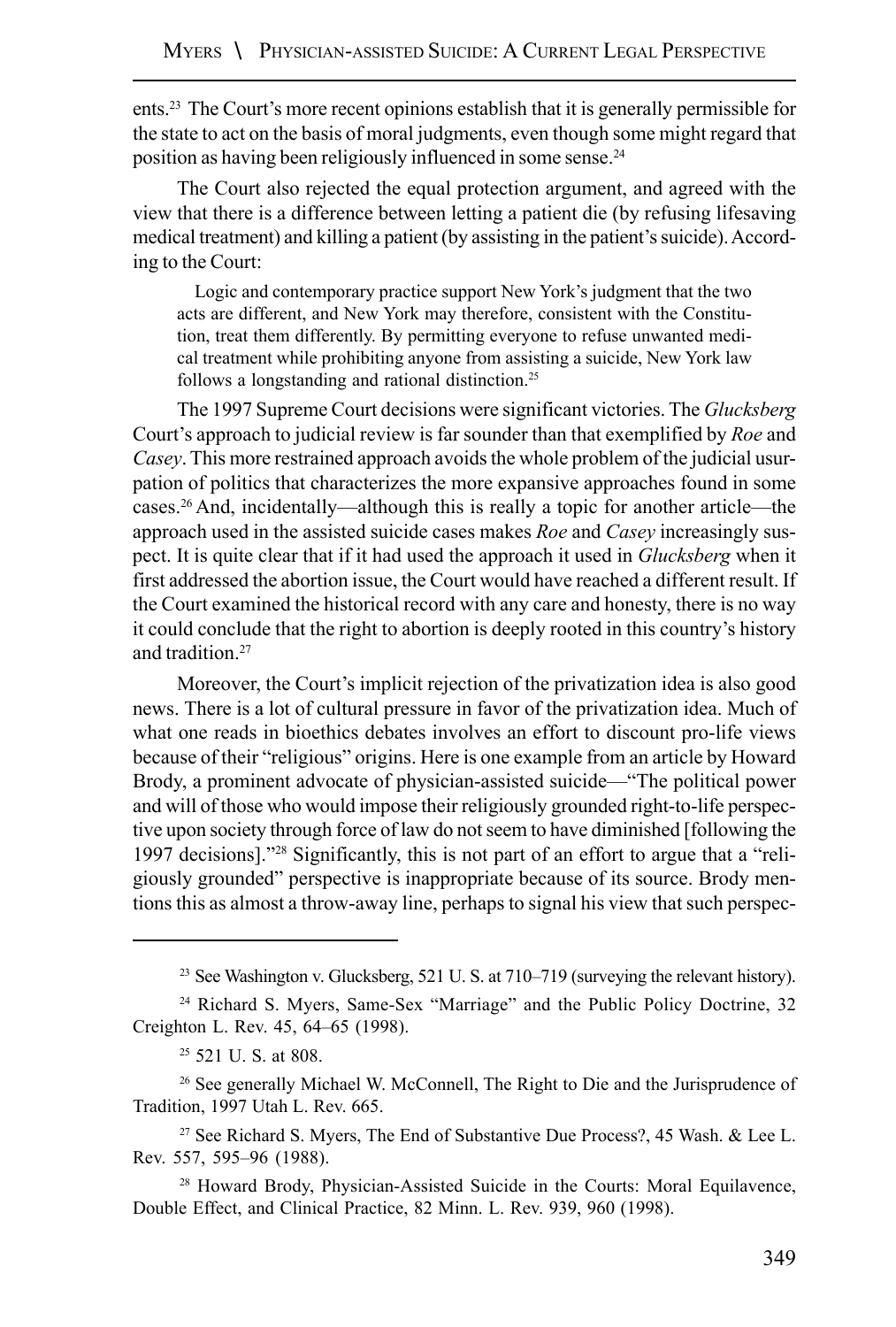tives are not "rational" or perhaps to subtly discount this perspective without having to confront it on its merits.29

The privatization argument is a staple in debates on most controversial moral issues. For example, some argue that the opposition to same-sex marriage is necessarily based on religious intolerance (or, put another way, that there are no secular arguments against recognizing such unions as marriages) and, therefore, that it violates the Establishment Clause for the state to act on this basis.30 This argument depends on the conviction that laws must be supported by a certain form of secular rationality. Fortunately, the Supreme Court has rejected this view. "The Court continually reaffirms the idea that a moral position should not be regarded as religious simply because it happens to coincide with the tenets of some religious organizations."31 Or, put another way, the Court does not require that laws be "rational," at least not if "rationality" is defined in narrow, partisan terms. The Court has adopted a wide understanding that permits the inclusion of a range of comprehensive moral perspectives, even if some might regard these comprehensive moral perspectives as religious in some sense. *Glucksberg* makes it clear that religious people, and their moral perspectives, ought to be afforded an equal opportunity to participate in the political process.32

In addition, while I think some overstate the importance of judicial decisions,<sup>33</sup> the law has a teaching function that must be appreciated. This aspect was noted by

<sup>31</sup> Richard S. Myers, Reflections on the Teaching of Civic Virtue in the Public Schools, 74 U. Det. Mercy L. Rev. 63, 81 (1996).

<sup>32</sup> A recent article by Michael McConnell provides a good summary of the position set forth in the text. Professor McConnell concluded: "One false view of separation is the view that religious ideas must not serve as rationales for public policy. This view, called the 'principle of secular rationale,' is put forward as a means of protecting the public sphere from divisive, absolutist, intolerant impulses and from arguments that cannot be supported on the basis of accessible public reasons. But in fact, it rests on inaccurate stereotypes and questionable epistemological premises, and it would disenfranchise religious persons as full participating members of the political community. The United States has never adhered to the principle of secular rationale. Indeed, our political history is rife with religious political activists and religious political arguments … [T]here is no good democratic argument for excluding them. But more than this: to exclude them would be inconsistent with the very ideals of democratic equality that the principle of secular rationale ostensibly seeks to protect. It is time to stop challenging our fellow citizens' right to be part of democratic dialogue, and time to engage their arguments on the merits." Michael W. McConnell, Five Reasons to Reject the Claim that Religious Arguments Should Be Excluded from Democratic Deliberation, 1999 Utah L. Rev. 639, 656–57.

<sup>33</sup> The Justices do not act in isolation. In many ways, the Justices' decisions are simply a product of our culture and predominantly the elite culture. It is the deficiencies in that

<sup>29</sup> See Myers, supra note 24, at 64.

<sup>30</sup> See Myers, supra note 24, at 62–65 (discussing and critiquing this argument). Interestingly, Professor Michael Perry, whose views are criticized in my Creighton article, has now abandoned his position. See Michael J. Perry, Why Political Reliance on Religiously Grounded Morality Does Not Violate the Establishment Clause, 42 Wm. & Mary L. Rev. 663 (2001). I do not claim any credit for his conversion.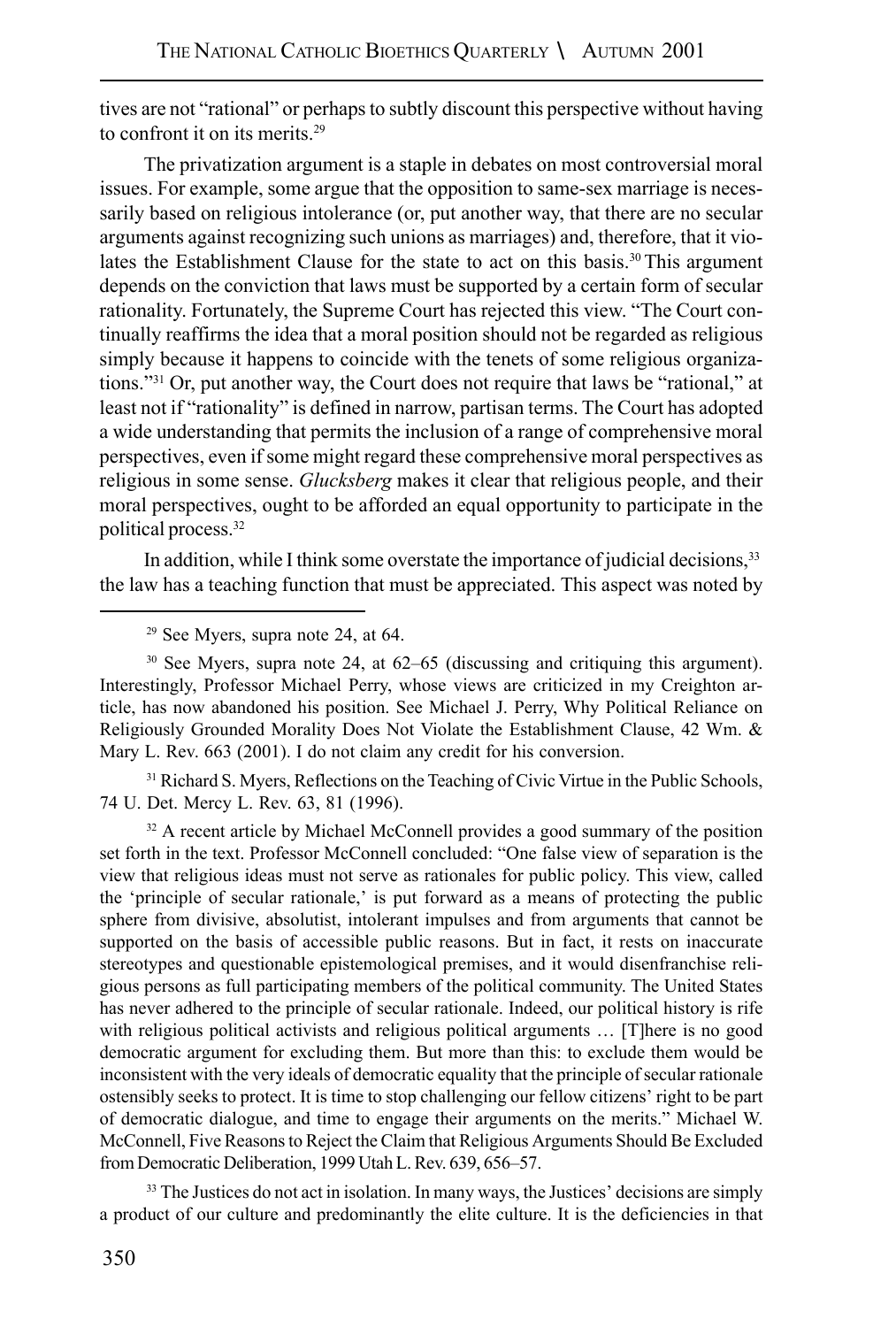Justice Scalia in his *Casey* dissent: "*Roe* created a vast new class of abortion consumers and abortion proponents by eliminating the moral opprobrium that had attached to the act."34 As Justice Scalia went on to note, many might take the natural but inaccurate view that "'[i]f the Constitution *guarantees* abortion, how can it be bad?'"35 If the 1997 Supreme Court decisions had come out the other way, the moral case for assisted suicide would have been given an enormous boost. The Court's rejection of the constitutional attacks on laws banning assisted suicide, or put another way, the Court's seeming validation or endorsement of these laws—for this is how the Court's decisions are read—gives defenders of the traditional ethic an important victory.<sup>36</sup>

There is reason to be concerned too. First, although the Court was unanimous in upholding the bans on assisted suicide, there were a number of concurring opinions that left the door open for a majority of the Court to find a right to assisted suicide in a subsequent case. Justice O'Connor's concurrence, for example, stated that she joined the majority because she agreed "that there is no generalized right to 'commit suicide'."37 She reserved the question of whether there might be a limited right in some circumstances—in her phrasing, "whether a mentally competent person who is experiencing great suffering has a constitutionally cognizable interest in controlling the circumstances of his or her imminent death."38 To the extent that the Court left the door open to a more limited right of assisted suicide, I think that that opening is exceedingly small.39At the most, I think we can agree with those who

35 Id. (Scalia, J., dissenting).

36 As Michael McConnell stated, "the Court made a significant contribution to stopping what had appeared to be an ideological juggernaut … " McConnell, supra note 26, at 702. See also Yale Kamisar, On the Meaning and Impact of the Physician-Assisted Suicide Cases, 82 Minn. L. Rev. 895, 900–901 (1998) (footnote omitted) ("Now that the Supreme Court has rejected their main constitutional arguments, at least for the near future, I believe that proponents of PAS are in a weaker position than they were before these lawsuits ever commenced. For the constitutional arguments they made without success in the Supreme Court and the policy arguments they have been making, and will continue to make, in the state legislatures or state courts or on the op-ed pages of hundreds of newspapers greatly overlap … [I]t will be a good deal harder to engage in any kind of 'rights talk' after the Supreme Court decisions than before. There are only so many arguments in favor of a 'right' to PAS—and almost all of them were addressed by the Supreme Court in the *Glucksberg* and *Quill* cases. The Court, I think it fair to say, did not find any of them convincing. Thus those arguments have lost a considerable amount of credibility and will be easier to rebuff when made again, albeit in a different setting.").

37 521 U. S. at 736 (O'Connor, J., concurring).

38 521 U. S. at 736 (O'Connor, J., concurring).

39 See Kamisar, supra note 36, at 910. As Michael McConnell has concluded: "Despite the optimistic face that some pro-assisted-suicide commentators have put upon [the concurring opinions] … , they offer virtually no support for the constitutional protection of physician-assisted suicide." McConnell, supra note 26, at 677.

culture that have largely influenced the legal developments, e.g., abortion on demand, that are properly the subject of criticism.

<sup>34 505</sup> U. S. at 995 (Scalia, J., dissenting).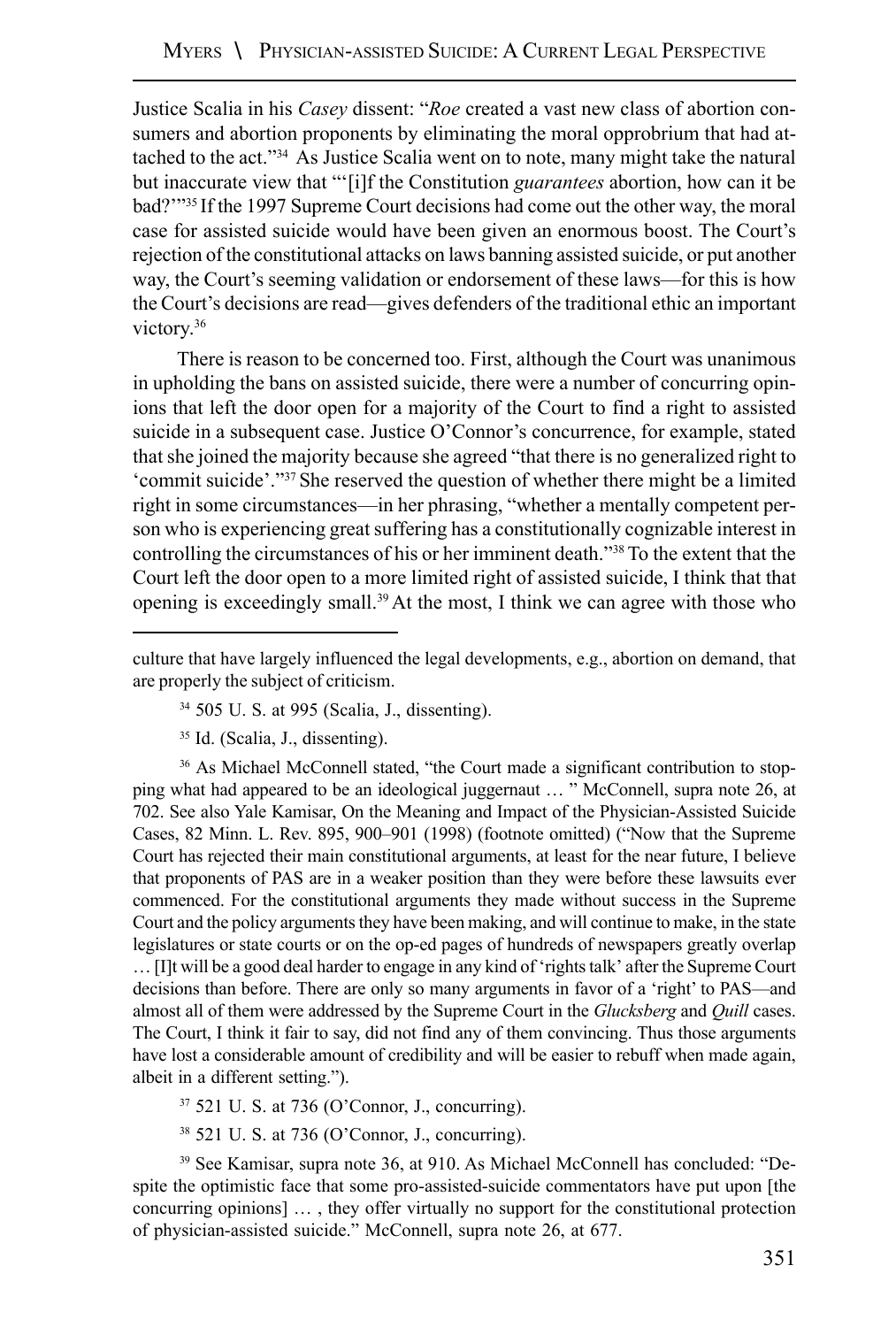contend that a majority of the Court may have endorsed a right to adequate palliative care.40

This might not be a cause for concern except that some argue that pain relief, which is certainly permissible under the doctrine of double effect even when it foreseeably hastens death, is already being used as a cover for euthanasia.41 I do not think, however, that the Court clearly endorses an "aggressive," that is intentionally lethal use of palliative care, or perhaps more narrowly, that the Court does not clearly endorse that there is any sort of constitutional right to "aggressive" palliative care. There is, however, enough ambiguity in the opinions to make such an analysis plausible.

Second, the opinions in this area are weak on the state's interest in life. Chief Justice Rehnquist's opinion in *Glucksberg* did state that "Washington has an 'unqualified interest in the preservation of human life.'"42 His opinion, however, never clearly stated the weight of this state interest,43 and the opinion clearly contemplated that the decision about how to address assisted suicide would be left to the democratic process.44There does not seem to be, in short, any obligation on the part of the state to prohibit assisted suicide, as the Oregon situation (where assisted suicide is legal) makes clear.45

41 For example, Professor David Orentlicher argues that the Court has already recognized a right to euthanasia by the emphasis of a majority of the Court on the need for pain relief (which he says that some physicians use to justify sedating the patient into a coma). Then, according to his analysis, the combination of "terminal sedation" and the recognized right to refuse life-sustaining medical treatment, which the courts extend to include food and water, results in the patient's death through euthanasia. See David Orentlicher, The Alleged Distinction Between Euthanasia and the Withdrawal of Life-Sustaining Treatment: Conceptually Incoherent and Impossible to Maintain, 1998 U. Ill. L. Rev. 837, 855–858.

42 521 U. S. at 728 (quoting Cruzan v. Director, Missouri Dep't of Health, 497 U. S. 261, 282 [1990]).

43 Chief Justice Rehnquist's opinion stated: "We need not weigh exactly the relative strengths of these various interests. They are unquestionably important and legitimate, and Washington's ban on assisted suicide is at least reasonably related to their promotion and protection." 521 U. S. at 735.

<sup>44</sup> "Throughout the Nation, Americans are engaged in an earnest and profound debate about the morality, legality, and practicality of physician-assisted suicide. Our holding permits this debate to continue, as it should in a democratic society." 521 U. S. at 735.

<sup>45</sup> There are of course some arguments that the failure to prohibit assisted suicide in the case of the terminally ill itself violates the Constitution. See Daniel Avila, Assisted Suicide and the Inalienable Right to Life, 16 Issues In Law & Med. 111 (2000); James Bopp Jr.

<sup>40</sup> Kamisar, supra note 36, at 908–909. Michael McConnell has stated: "It is thus apparent that Justice O'Connor was not disagreeing with the majority over its rejection of the putative right of competent, terminally ill patients to commit assisted suicide, but was signaling her belief that it might be unconstitutional for a state to erect 'legal barriers' that would restrict the ability of such a patient to obtain adequate pain relief." McConnell, supra note 26, at 679. See also James Bopp Jr. & Richard E. Coleson, Three Strikes: Is An Assisted Suicide Right Out?, 15 Issues In Law & Med. 3 (1999).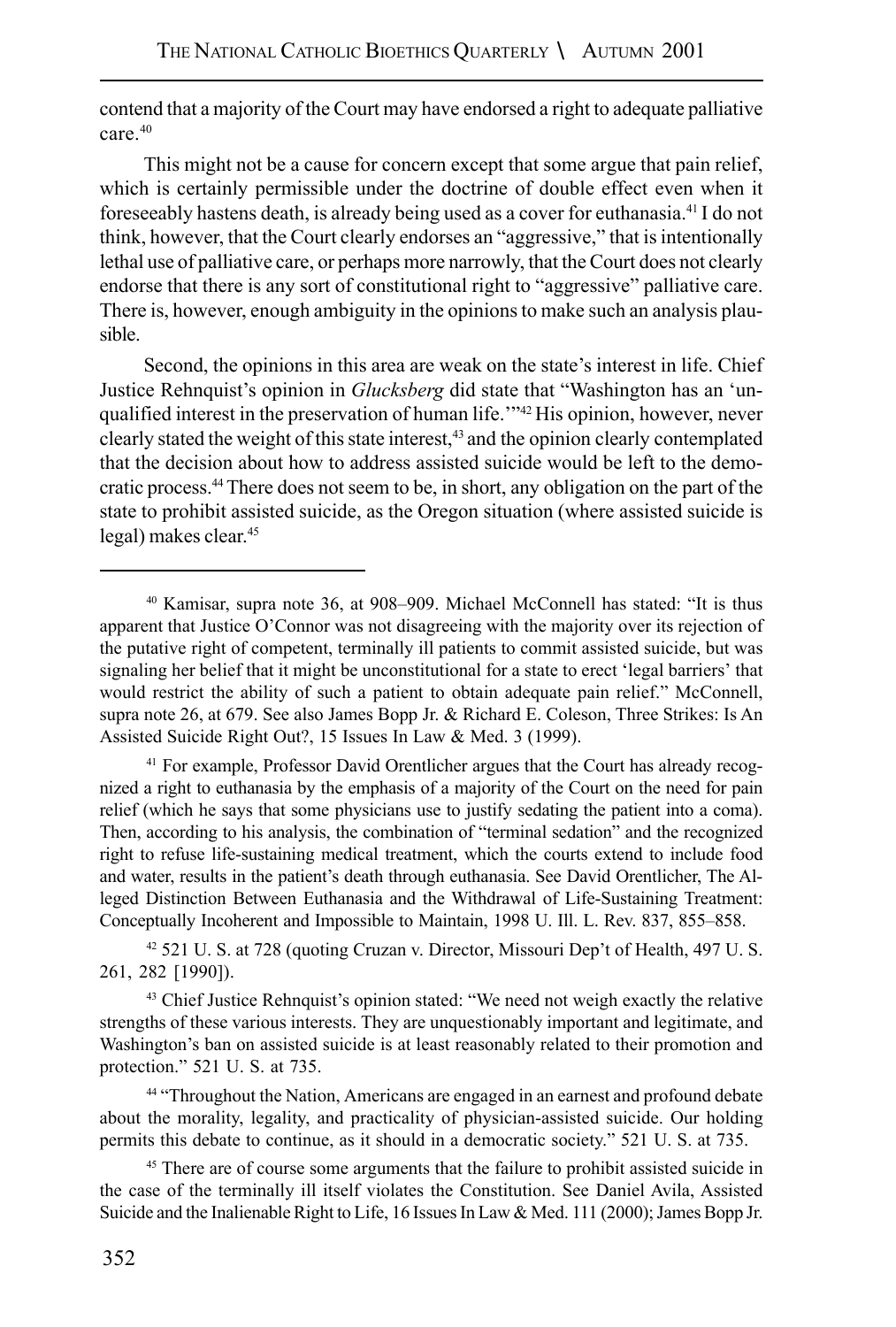Since the 1997 Supreme Court decisions, the fight has largely shifted to a stateby-state battle. Here, the Court's decisions have slowed the momentum of the fight for a judicial recognition of a constitutional "right to die." For example, the Florida Supreme Court,<sup>46</sup> in *Krischer* v. *McIver*,<sup>47</sup> rejected the argument that there was a fundamental right to assisted suicide under the Florida State Constitution. In so doing, the Florida Court was greatly influenced by the United States Supreme Court decisions rejecting the federal constitutional arguments.48 Similarly, in September 1999, in *Sampson* v. *Alaska*, <sup>49</sup> a lower state court in Alaska rejected state constitutional arguments against Alaska's ban on assisted suicide.<sup>50</sup> Here, too, the United States Supreme Court's opinions had a significant influence on the state court.51The *Sampson* case was argued before the Alaska Supreme Court in November 2000,<sup>52</sup> and a decision is still pending.

& Richard Coleson, The Constitutional Case Against Permitting Physician-Assisted Suicide for Competent Adults with "Terminal Conditions," 11 Issues In Law & Med. 239 (1995); Edward R. Grant & Paul Benjamin Linton, Relief or Reproach?: Euthanasia Rights in the Wake of Measure 16, 74 Or. L. Rev. (1995). In Lee v. Oregon, 891 F. Supp. 1429 (D. Ore. 1995), the court held that Oregon's Death with Dignity Act violated the Equal Protection Clause because the Act did not provide sufficient protection for the terminally ill. That holding was vacated by the Ninth Circuit on standing grounds. 107 F. 3d 1382 ( $9<sup>th</sup>$  Cir. 1997). The assumption of the United States Supreme Court, however, seemed to be that the choice whether to legalize assisted suicide is left entirely to the political process. This is also clearly the assumption in the abortion context where even the judicial critics of *Roe* and *Casey* conclude that states are free to permit abortion. For example, Justice Scalia has stated: "The States may, if they wish, permit abortion on demand, but the Constitution does not *require* them to do so. The permissibility of abortion, and the limitations upon it, are to be resolved like most important questions in our democracy: by citizens trying to persuade one another and then voting." 505 U. S. at 979 (Scalia, J., concurring in the judgment in part and dissenting in part). In his dissent in *Stenberg* v. *Carhart*, Justice Scalia stated: "the Court should return this matter to the people—where the Constitution, by its silence on the subject, left it—and let *them* decide, State by State, whether this practice should be allowed." 120 S. Ct. at 2623 (Scalia, J., dissenting).

46 The Florida Supreme Court is not known for judicial restraint. As one article notes, "Florida is a bellwether state with an explicit, sometimes-broadly-interpreted, privacy right" in its State Constitution. Bopp & Coleson, supra note 40, at 34.

47 697 So. 2d 97 (Fla. 1997). *Krischer* was decided just three weeks after the United States Supreme Court's decisions.

<sup>48</sup> See Bopp & Coleson, supra note 40, at 34 ("The Florida] court accepted the rationale of the United States Supreme Court and went beyond it … ").

49 No. 3AN-98-11288CI (Superior Court for the State of Alaska Third Judicial District at Anchorage Sept. 9, 1999).

50 The Alaska court's opinion was reprinted at 15 Issues In Law & Med. 199–219 (1999).

51 Id. at 212, 214, 215, 218 (citing the assisted suicide cases decided by the United States Supreme Court).

 $52$  See Law, emotion mix in assisted suicide debate, Anchorage Daily News, Nov. 15 2000, at 1A (report of November 14, 2000 argument before the Alaska Supreme Court).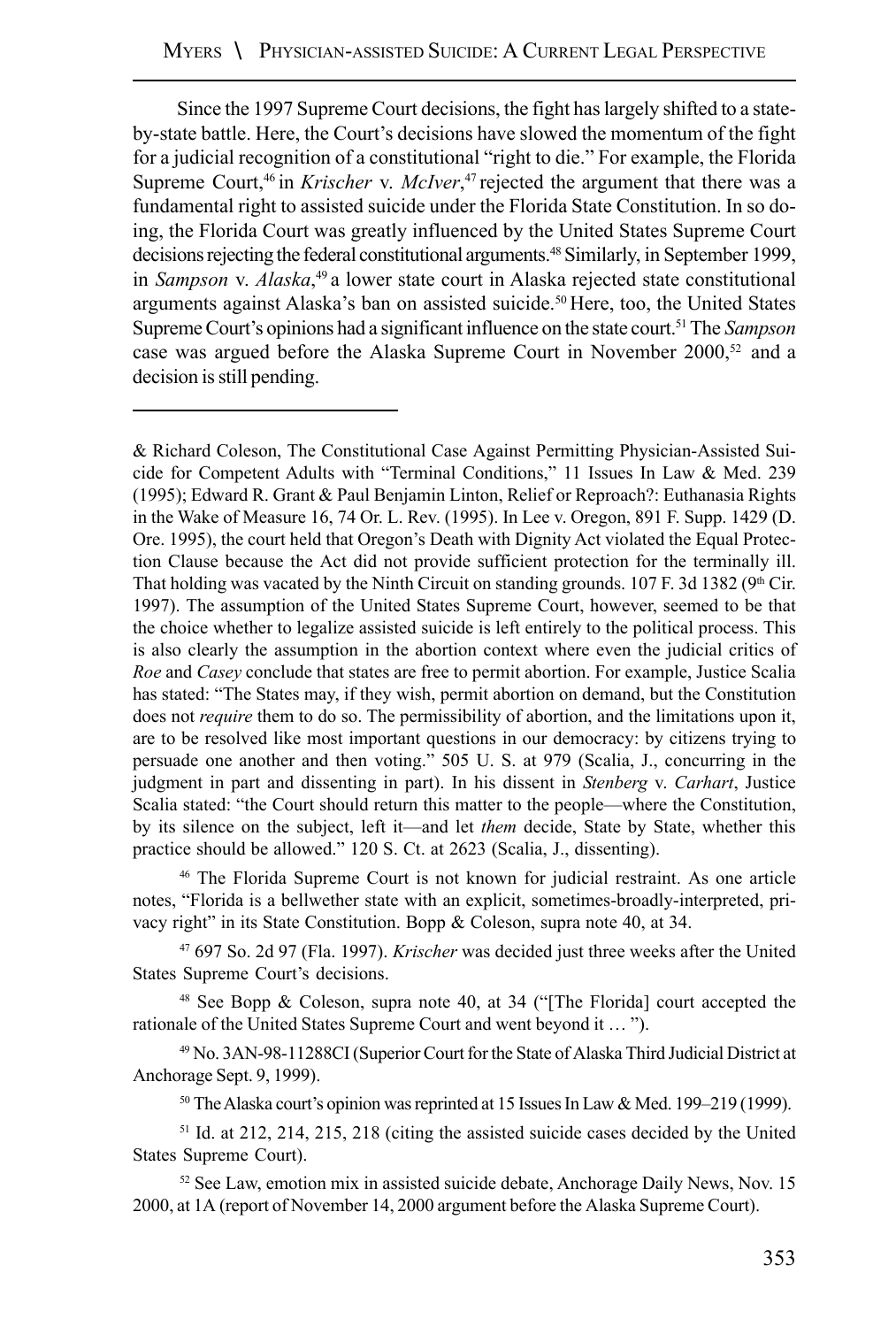Battles over whether to legalize assisted suicide have increasingly moved to efforts to try to legalize assisted suicide through state legislatures or through the initiative or referendum process. Here, again, with the exception of Oregon, the legalization effort has met with defeat. The recent experiences in Michigan and Maine are illustrative. In November 1998, Michigan voters overwhelmingly (71 to 29%) rejected a proposal to legalize assisted suicide.<sup>53</sup> In November 2000, Maine voters by a narrow (51 to 49%) margin rejected a similar measure.<sup>54</sup>

I think these Michigan and Maine votes were indeed major victories. Yet, I think it is a mistake to read too much into these votes. In Michigan (and of these two states I have much more familiarity with the Michigan situation), the proponents of legalizing assisted suicide were tremendously underfunded. The battle, particularly the TV advertising, was also very one-sided. More troubling, the debate in Michigan was not on the basic moral point—that it is wrong or immoral to assist in a suicide. The debate was far more on pragmatic grounds. It was not forthrightly a moral fight.<sup>55</sup> Some of the prominent people opposing legalizing assisted suicide expressed the view that it might be morally appropriate in certain hard cases.<sup>56</sup> As I will discuss in more detail below, there is a tremendous danger in admitting exceptions in this area. In sum, while the Michigan and Maine votes were certainly to be commended, I think it is a mistake to view these votes as somehow rejecting the basic direction of the culture on these issues, which is favorable to the acceptance of assisted suicide and euthanasia.

So, with the exception of Oregon, the legalization effort has stalled and there may even be some success in reversing the Oregon situation by action at the federal level. Two efforts are worthy of note. First, in June 1998, Attorney General Janet Reno's legal opinion permitted Oregon physicians to use federally controlled drugs for assisted suicide.57Attorney General Ashcroft previously expressed disagreement with Reno's action and there is hope, therefore, that the Bush administration will reverse this ruling and restore the view that prevents this misuse of controlled substances.58 Second, the U.S. House of Representatives has twice passed the Pain

<sup>53</sup> *See* Yale Kamisar, Why the Proposal to Legalize Physician-Assisted Suicide in Michigan Failed, 25 Human Life Rev 102 (Winter 1999). See also: http://www.iaetf.org/ mich1.htm.

<sup>54</sup> *See* Come-from-Behind Victory Against Maine Assisting Suicide Referendum Elates Anti-Euthanasia Forces, National Right to Life News, December 2000, 10. See also: http://www.iaetf.org/maine.htm.

<sup>55</sup> Yale Kamisar's article notes, "But the idea of assisted suicide was no longer the central issue. The main debate had shifted—it was now about how the complex measure would actually work in a state where more than a million residents have no health insurance." Kamisar, supra note 53, 103.

<sup>56</sup> See Yale Kamisar, Against Assisted Suicide—Even a Very Limited Form, 72 U. Det. Mercy L. Rev. 735, 737 (1995).

<sup>57</sup> See Reno reverses DEA ruling, IAETF Update, Volume 12, Number 2 (April-June 1998). Available at: http://www.iaetf.org/iua13.htm.

<sup>58</sup> See Life at Risk: A Chronicle of Euthanasia Trends in America, Vol. 11, Number 1 (January/February 2001).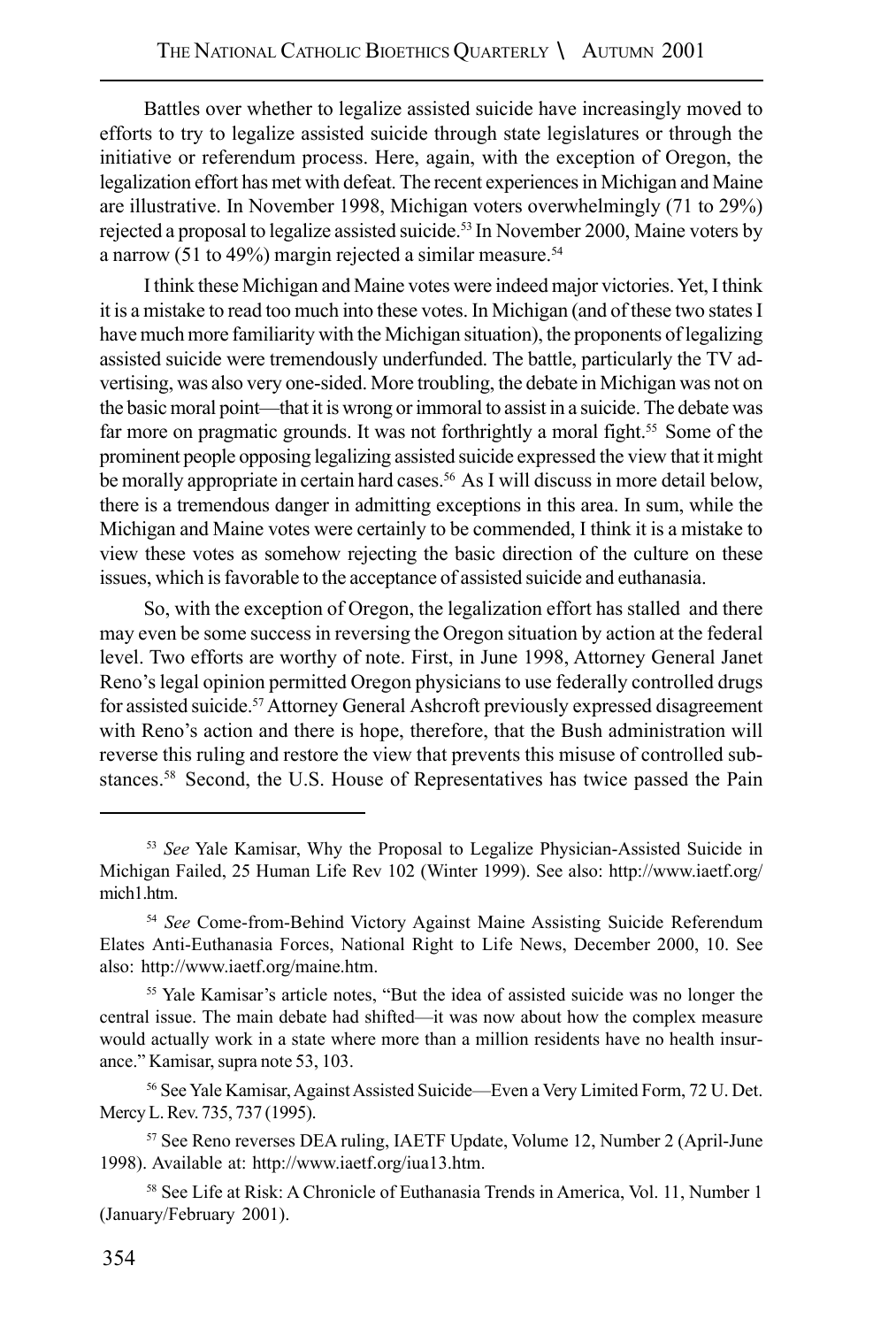Relief Promotion Act. This Act would reverse the Reno ruling and in addition would authorize new programs for pain management and palliative care.59 This Act never came up for a vote in the Senate but there is hope that this situation will change now that the current resident of the White House is far more receptive.<sup>60</sup>

This is all certainly good news. But there are some disturbing trends. First, internationally, the recent developments in the Netherlands are a cause for great concern. For some time now, euthanasia has not been technically legal in the Netherlands, but it has been widely practiced and officially condoned, at least in theory when a set of supposedly "strict" guidelines were followed. The initial justification for euthanasia came in situations involving the free and explicit request of the patient. Yet, studies indicated that there were many cases each year when doctors took active steps to kill their patients without the explicit request of the patient. And, in a significant percentage of these cases the patient who was killed (without request) was competent. As a Cambridge scholar noted (and again this was well before the recent votes to legalize euthanasia):

The hard evidence … indicates that, within a remarkably short period of time, the Dutch have proceeded from voluntary to non-voluntary euthanasia. This is partly because the underlying justification for euthanasia in Holland is not now, if it ever has been, patient self-determination, but rather acceptance of the principle that certain lives are not worth living, and that it is right to terminate them  $\dots$ <sup>61</sup>

This is obviously going to accelerate when the recent legalization goes into effect.<sup>62</sup> Importantly, this law does not require that the patient be terminally ill. Patients who are between sixteen and eighteen can make this choice to have themselves killed without the consent of their parents. And patients who are no longer competent may be killed if they have expressed a prior intent for "termination of life." And, even this legalization did not go far enough for some. The Dutch Health Minister recently stated that elderly people who are tired of life should be able to kill themselves with a suicide pill. She said, reassuringly, that this would be limited to very old people who have had enough of living.<sup>63</sup>

59 See H. R. Rep. No. 106-299 (2000). This 89-page report provides detailed information about former Attorney General Reno's action and about how the Pain Relief Promotion Act would deal with these issues.

60 President Bush endorsed the Pain Relief Promotion Act during the campaign. See Life at Risk, supra note 58.

61 John Keown, Further Reflections on Euthanasia in The Netherlands in the Light of The Remmelink Report and The Van Der Maas Survey, in Euthanasia, Clinical Practice and the Law 239 (Luke Gormally ed. 1994).

 $62$  For a summary and commentary on the law, see Henk Jochemsen, Legalization of Euthanasia in the Netherlands, 16 Issues In Law & Med. 285 (2001). See also Jenny Nolan, Dutch Legalize Euthanasia and Assisted Suicide, National Right to Life News, May 2001, at 24; http://www.iaetf.org/holland.htm.

<sup>63</sup> "Dutch Health Minister Els Borst, who sponsored the law, now is urging the government to allow doctors to prescribe suicide pills for old people who are simply tired of life, even if they are healthy." San Francisco Chronicle, April 20, 2001, A-22.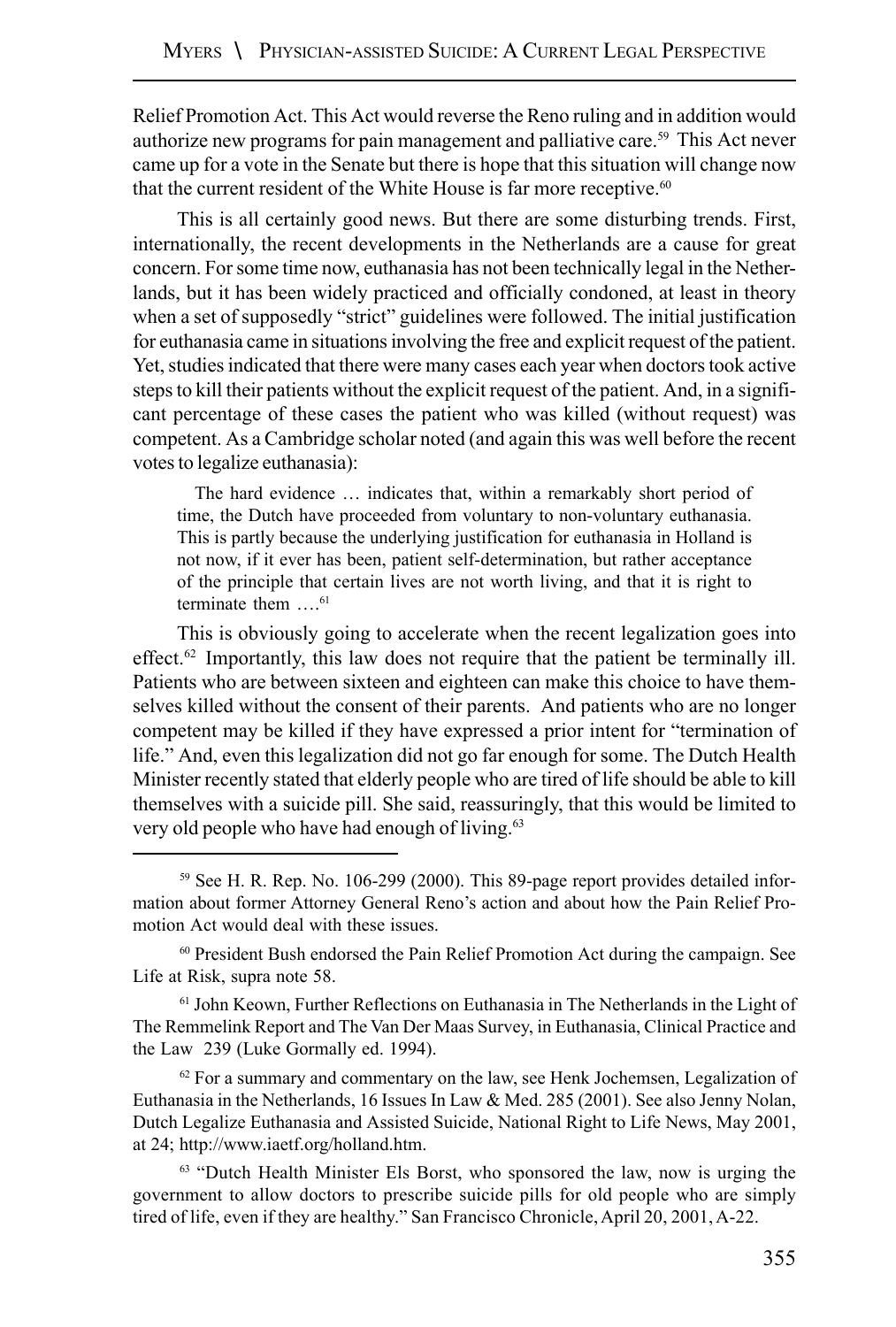We see here the working out of the logic that says that there are certain lives that are not worth living. In general, the Western tradition has reflected a clear position—that one cannot intend to take the life of an innocent human person.64 The basis for this view is that human life has been regarded as a basic human good—and that one cannot act against a basic human good even if one has a good motive. One cannot do evil that good might come from it. So, it has never been regarded as permissible to kill an innocent human person for some good reason (to see their suffering—and that of their loved ones—come to an end; for research purposes; or to prevent their sizeable estate from being squandered on futile medical expenses). The acceptance of exceptions—even supposedly narrow ones—is devastating. As John Finnis has stated:

If appropriate circumstances and good intention can sometimes justify choosing to kill an innocent, the lives of each of us depend on everyone judging, at every moment, that in the circumstances no greater good would be achieved, or greater evil avoided, by killing us … Once it is allowed that a 'proportionate reason' can justify choosing to kill an innocent person, the genie is out of the bottle and exceptions cannot be contained.<sup>65</sup>

Tragically, this bridge has already been crossed in the United States, and not just in Oregon. We have seen this—although I do not think that this has been adequately recognized—in the withdrawal of treatment situations. Here, I am thinking about the withdrawal of food and water cases, such as *Cruzan*. 66 Most of these cases have involved patients in a persistent vegetative state.<sup>67</sup> In many of these cases, the omission of food and water has been done in situations that historically would have been regarded as homicides or suicides.<sup>68</sup> The basic choice in these cases is a conscious choice to end a human life because the life of such a patient is not regarded as worth living.<sup>69</sup>

In fact, some of the opinions refer to such patients as nonpersons—because they lack certain abilities, they are already dead. Justice Stevens took this approach in *Cruzan* when he stated: "Nancy Cruzan is obviously '*alive*' in a physiological sense. But for patients like Nancy Cruzan, who have no consciousness and no chance of recovery, there is a serious question as to whether the mere persistence of their bodies is 'life' as that word is commonly understood, or as it is used in both the Constitution and the Declaration of Independence."70 Perhaps surprisingly, a simi-

68 See generally Gerard V. Bradley, Does Autonomy Require Informed and Specific Refusal of Life-Sustaining Medical Treatment?, 5 Issues In Law & Med. 301 (1989).

<sup>64</sup> John Keown, The legal revolution: from 'sanctity of life' to 'quality of life' and 'autonomy', in Issues for a Catholic Bioethic 233, 236–37 (Luke Gormally ed., 1999).

<sup>65</sup> John Finnis, Beyond the Encyclical, The Tablet, Jan. 8, 1994, 9.

<sup>66</sup> Cruzan v. Director, Missouri Dep't of Health, 497 U. S. 261 (1990).

 $67$  I should note that this term, with its dehumanizing effect, is highly objectionable. I will use it, sparingly, in this article because the term figures so prominently in the relevant cases.

<sup>69</sup> Myers, supra note 1, 782.

<sup>70 497</sup> U. S. at 345 (Stevens, J., dissenting).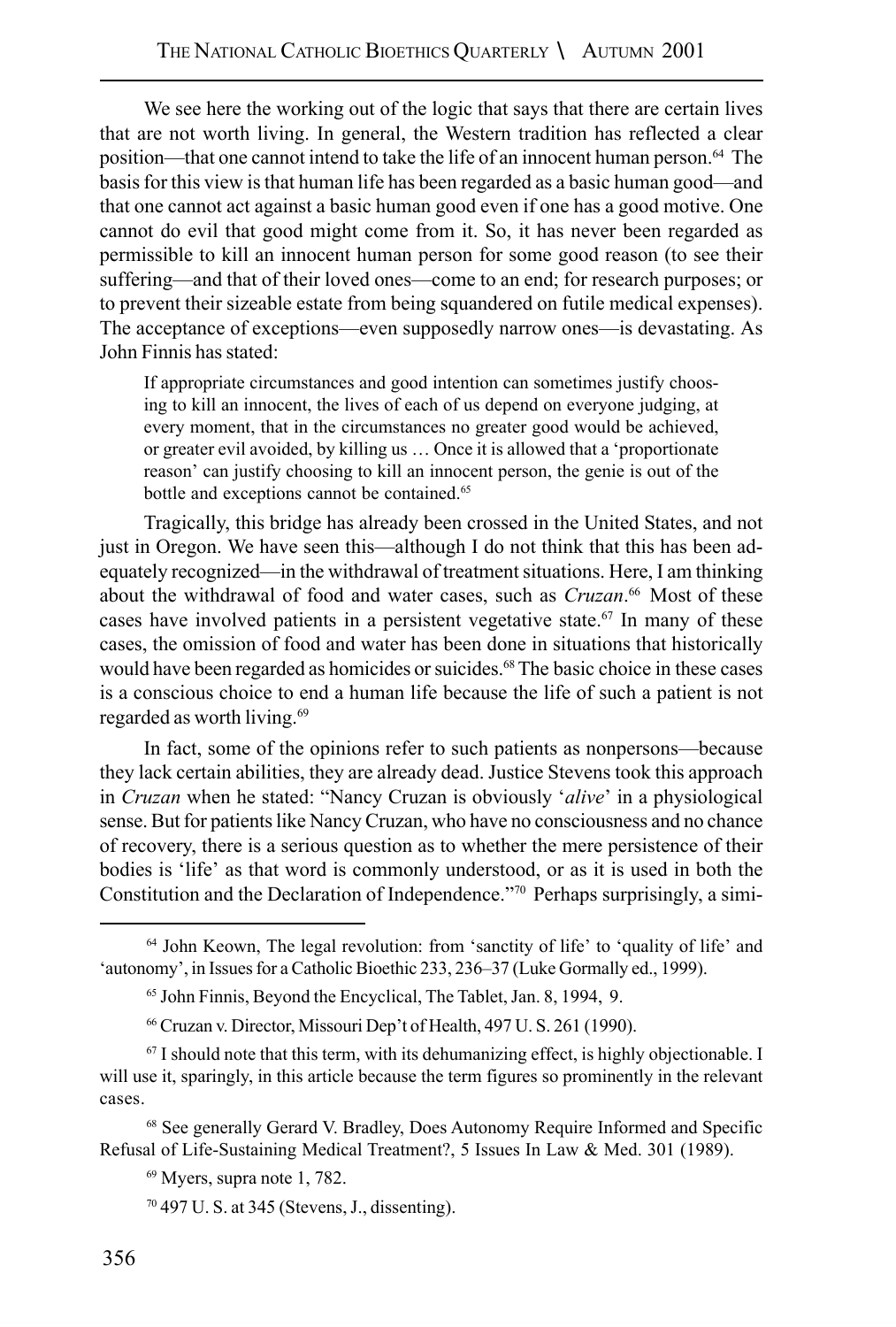lar view is endorsed by some prominent Catholic moral theologians.<sup>71</sup> One legal scholar states this view more candidly than most: "But there can be no valid interest in preserving life when there is no life left to preserve. A ban on the use of physician-prescribed medications by a terminally ill person to hasten that person's inevitable death does not advance any conceivable interest in preserving life."72 In discussing a patient debilitated with multiple sclerosis who might live for some additional years, this scholar stated that the State's interest in preserving her life "turns out to be no more than a symbolic interest …."73

Many of these opinions quite candidly adopt a quality of life ethic. An opinion from Michigan stated that "the state's interest in the preservation of life relates to meaningful life."74 Another opinion from Michigan invoked—with approval—the infamous *Buck* v. *Bell* decision.75 The Michigan court concluded that if Virginia could take account of the reduced quality of life of the mentally retarded in order to justify their sterilization, then it must be appropriate to take the reduced quality of life of one seeking suicide assistance into account in deciding whether such individuals have the right to kill themselves.<sup>76</sup>

These opinions have an eerie echo of Justice Blackmun's opinion in *Roe* noting that the state only had a compelling interest in "meaningful life outside the mother's womb  $[,]...$ <sup>777</sup> and his conclusion that "the unborn have never been recognized in

72 Robert A. Sedler, Constitutional Challenges to Bans on "Assisted Suicide": The View from Without and Within, 21 Hastings Const. L. Q. 777, 790 (1994).

 $75$  274 U. S. 200 (1927). This is the opinion in which the Supreme Court (per an opinion by Justice Holmes—an enthusiastic advocate of eugenics) upheld Virginia's right to involuntarily sterilize the mentally retarded. This is the case in which Holmes uttered the line—"Three generations of imbeciles are enough." Id. at 207.

76 People v. Kevorkian, No. 93-11482, slip op at 27-28 (Wayne County Circuit Court Dec. 13, 1993), aff'd, 518 N. W. 2d 487 (Mich. Ct. App.), rev'd, 527 N. W. 2d 714 (Mich. 1994), cert. denied, 514 U.S. 1083 (1995). See Myers, supra note 1, 785.

77 Roe v. Wade, 410 U. S. at 163.

<sup>71</sup> See John Finnis, The "Value of Human Life" and "The Right to Death": Some Reflections on Cruzan and Ronald Dworkin, 17 S. Ill. U. L. J. 559, 567 (1993) (discussing the views of Richard McCormick). See also William E. May, Catholic Bioethics and the Gift of Human Life 267–268 (2000) (critiquing the view of Kevin O'Rourke). O'Rourke has stated: "Thus, when the potential for spiritual function is no longer present, then it seems that all treatment or care efforts which would sustain physiological function are ineffective." Kevin O'Rourke, Should Nutrition and Hydration Be Provided to Permanently Unconscious and Other Mentally Disabled Persons?, 5 Issues In Law & Med. 181, 188 (1989). But, as May notes, providing food and water to such patients preserves the life of the patients, and their lives must be regarded as a good. May, supra, 268.

<sup>73</sup> Id. at 793.

<sup>74</sup> Hobbins v. Attorney General, 518 N. W. 2d 487, 496 n. 2 (Mich. Ct. App.) (Shelton, J., concurring in part and dissenting in part) (quoting McKay v. Bergstedt, 801 P. 2d 617, 626 [Nev. 1990]), aff'd in part and rev'd in part, 527 N. W. 2d 714 (Mich. 1994), cert. denied, 115 S. Ct. 1795 (1995).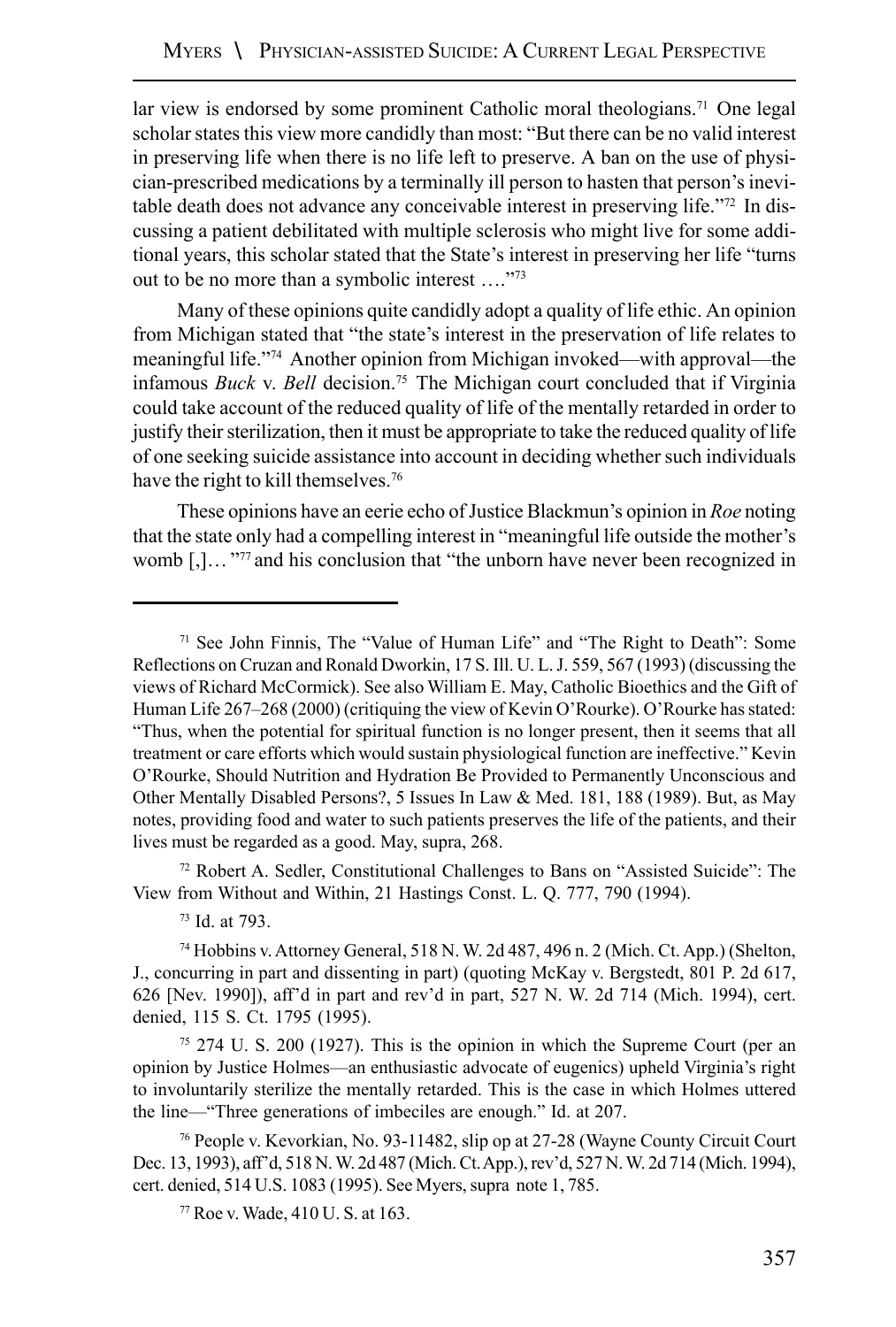the law as persons in the whole sense."78 It is this idea—that we can define some human beings as nonpersons, as not worthy of the same degree of protection and care as the rest of us—that is so alarming.

As Cardinal Joseph Ratzinger stated a few years back:

A state which arrogates to itself the prerogative of defining which human beings are or are not the subject of rights and which consequently grants to some the power to violate others' fundamental right to life, contradicts the democratic ideal to which it continues to appeal and undermines the very foundations on which it is built. By allowing the rights of the weakest to be violated, the State allows the law of force to prevail over the force of law. One sees, then, that the idea of absolute tolerance of freedom of choice for some destroys the very foundation of a just life together. The separation of politics from any natural content of right, which is the inalienable patrimony of everyone's moral conscience, deprives social life of its ethical substance and leaves it defenseless before the will of the strongest.<sup>79</sup>

As I mentioned earlier, the older cases typically involved patients who were diagnosed as being in a persistent vegetative state. The more recent cases, such as the *Wendland*80 case (which was argued before the California Supreme Court on May 31, 2001), $81$  are pushing the envelope. Robert Wendland is, as the intermediate appellate court described him: "severely brain damaged and cognitively impaired. He is conscious and sometimes able to respond to simple commands, but [the court went on to note ominously] he is totally dependent on others for his care and is unable to speak or otherwise communicate consistently."82 Wendland has the ability to operate a motorized wheelchair, to move himself in a manual wheelchair, to balance momentarily in a balance frame, to sometimes indicate 'yes' or 'no' on a communication board, and to draw the letter 'R.' He is unable to make his own medical treatment decisions and requires tube feeding and hydration to survive.<sup>83</sup>

Yet, the California Court of Appeals said that it was open to his wife (who is his guardian) to show that she had decided in good faith that the removal of his feeding tube, which provides life-sustaining food and water, is in his best interests.<sup>84</sup> The California court stated that withdrawing Robert Wendland's food and water would not amount to assisting a suicide because the cause of death would be considered to be his underlying disease or medical condition.<sup>85</sup> Although the appellate court did not ac-

79 Cardinal Joseph Ratzinger, Doctrinal Document on Threats to Life Proposed, 20 Origins 755, 757 (1991).

80 In re Conservatorship of Wendland, 93 Cal. Rptr. 2d 550 (Cal. Ct. App.), review granted, 97 Cal. Rptr. 2d 511 (Cal. 2000).

<sup>81</sup> Apparently, the California Supreme Court Justices indicated a reluctance to uphold the appellate court's ruling. See Harriet Chiang, Justices struggle with new right-todie case, San Francisco Chronicle, May 31, 2001, A3.

82 93 Cal. Rptr. 2d at 553.

83 Id. at 553–554.

- 84 Id. at 567.
- 85 Id. at 560.

<sup>78 410</sup> U. S. at 162.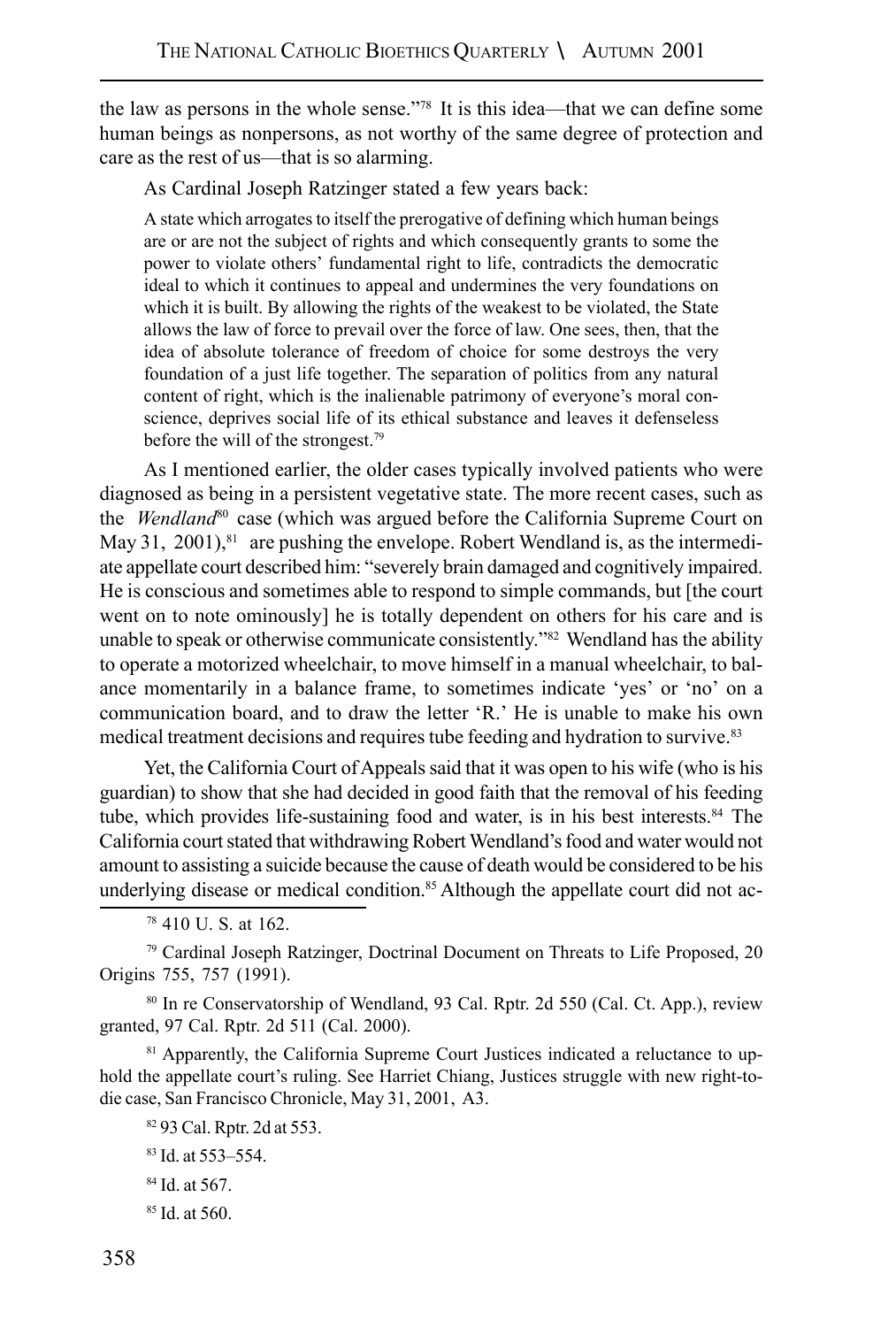knowledge this point with any clarity, Robert Wendland's "underlying disease or medical condition" is his dependency—he is not sick, much less terminally ill. His fatal pathology is his inability to chew and swallow on his own.86

Some try to distinguish cases such as *Wendland* or *Cruzan* from what is occurring in Oregon or the Netherlands by emphasizing that the withdrawal of food and water is passive (it only involves an omission) and that assisted suicide or euthanasia involves an active step to terminate life. The Supreme Court in part relied on this distinction in rejecting the constitutional attacks on the bans on assisted suicide. Yet, the passive-active, the omission-commission line is unstable—and in fact has never been regarded as dispositive by the criminal law, or by Catholic moral teaching for that matter.<sup>87</sup>

I do not think the 1997 United States Supreme Court opinion in *Vacco* v. *Quill* adequately comes to grip with the fact that the basic choice in these cases is that the patient's life is not a good. The Court did not really acknowledge how strong the equal protection argument is. Or put another way, the Court did not really fully come to grips with the argument that there is moral equivalence between many withdrawal of treatment cases and instances of physician-assisted suicide and euthanasia.88 For example, in *Wendland,*the California Court of Appeals quoted with approval the following statement from the lower court:

"To bring about the death of an innocent person who still finds meaning and enjoyment in life would be barbaric. It would be equally cruel, however, to force someone who has lost all dignity and faces only an existence of constant pain or suffering and who would fervently seek death as a release to go on living merely on the presumption that life is always preferable to death."89

We see here the view that "mere biological life" is not always a good. In the *Bland*<sup>90</sup> case from England, where the House of Lords found that it was lawful to stop

89 93 Cal. Rptr. 2d at 556. *See* Wesley J. Smith, The Dehumanization of Robert Wendland, 26 Human Life Rev. 55 (Fall 2000).

90Airedale N. H. S. Trust v. Bland, [1993] A.C. 789.

<sup>86</sup> *See* May, supra note 71, at 268 (critiquing this view). As May states, patients in a persistent vegetative state are "not in fact dying of any fatal pathology. They are simply persons seriously impaired." Id. See also Adam J. Hildebrand, Masked Intentions: The Masquerade of Killing Thoughts Used to Justify Dehydrating and Starving People in a "Persistent Vegetative State" and People with Other Profound Neurological Impairments, 16 Issues In Law & Med. 143, 159–61 (2000).

<sup>87</sup> *See* Myers, supra note 1, 784. See also Keown, supra note 64.

<sup>&</sup>lt;sup>88</sup> The Court did state: "Granted, in some cases, the line between ... [refusing lifesaving medical treatment and assisted suicide] may not be clear, but certainty is not required, even were it possible." Vacco v. Quill, 521 U. S. at 807–808.The Court, then, seemed to be relying on the point that it had made earlier—"a patient who commits suicide with a doctor's aid necessarily has the specific intent to end his or her own life, while a patient who refuses or discontinues treatment might not." Id. at 802. I do not think that the point that the intent in these two situations is not in each and every case the same adequately deals with the many cases where the intent is precisely the same, and where the intent is to make a lethal choice.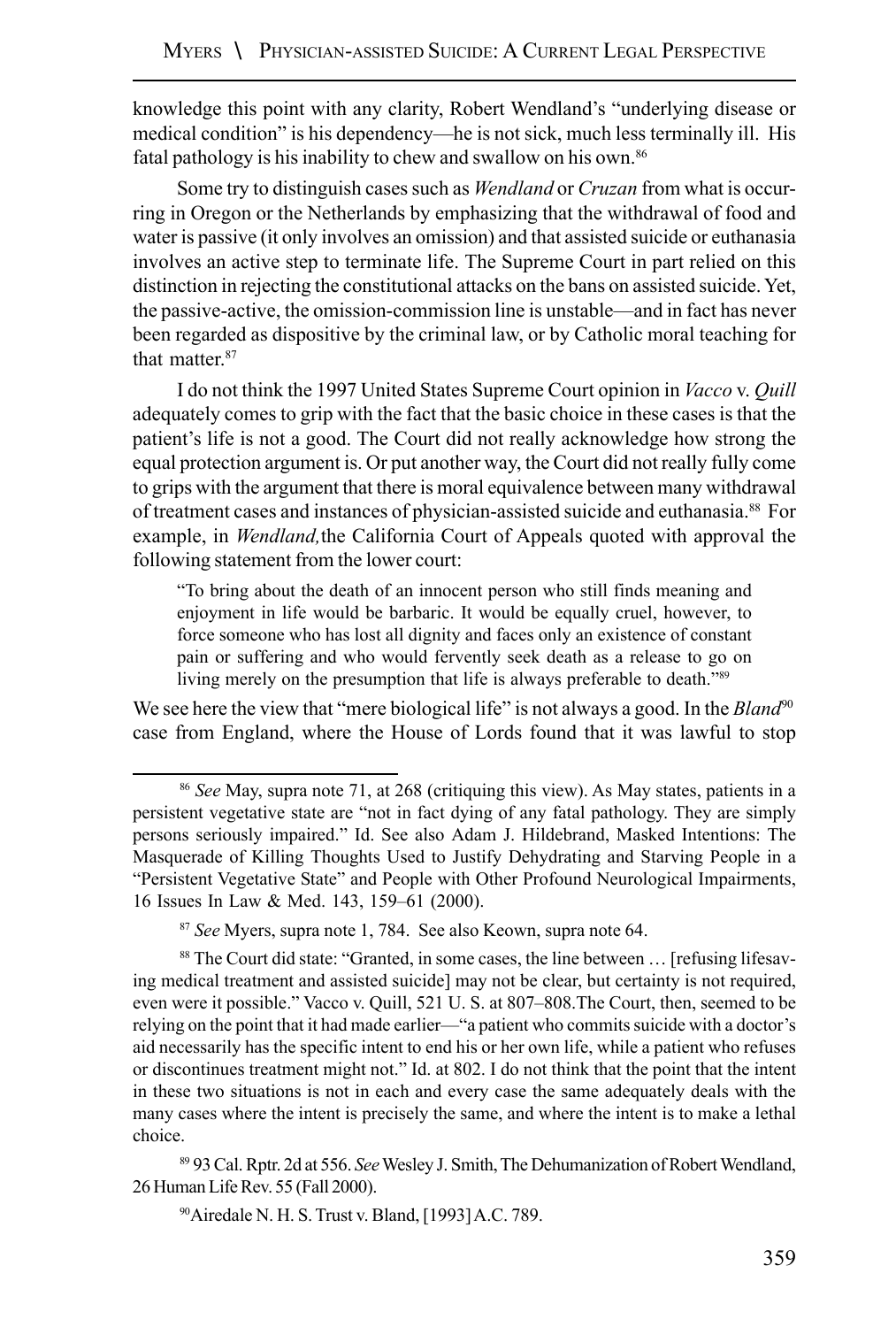providing food and water to Tony Bland who was in a persistent vegetative state on the grounds that feeding him served no useful purpose, the Lords made comments such as "His spirit has left him and all that remains is the shell of his body … [which is] kept functioning as a biological unit  $[, ] \dots$ <sup>991</sup> and "His body is alive, but he has no life in the sense that even the most pitifully handicapped but conscious human being has a life."92 As John Finnis has stated, the judgments of the Court in *Bland* reflect the view that "Bland's continued existence was not merely no benefit but actually a harm to him, a source of indignity, [a] violation of his wish to be remembered well, [a] humiliation."<sup>93</sup> *Bland* involved a patient in a persistent vegetative state, but as John Finnis presciently noted, "epithets of indignity and humiliation could easily be applied (as in recent history) to various classes of severely handicapped people, many of whom, moreover, cannot exercise the distinctively human or 'personal' forms of understanding and response."94 That description captures the *Wendland* case precisely.

The idea here is that there are some living human beings who would be better off dead.95 One leading academic proponent of physician-assisted suicide states, "many treatment withdrawals reflect an intent to die. Patients often refuse life-sustaining treatment because they perceive their life as burdensome and therefore want to die."96 According to this scholar, these choices to die are morally justified because "when life becomes sufficiently miserable, a person can reasonably believe that continued life is worse than death."97 This is, as this scholar quite candidly notes, an acceptance of the view that the lives of such patients are "no longer worth living"98 and that they "would be better off dead ... "99 That position is obviously quite supportive of the move towards legalizing physician-assisted suicide or euthanasia, even if many of us in these cases have thus far clung to the practical but illogical distinction between active and passive steps to end a life.

I hasten to add that there are some cases where there is a rational distinction between killing and letting die; my position is that this distinction does not apply to many of the withdrawal of food and water cases. In certain cases, the life-sustaining *treatment* itself could be regarded as burdensome or useless, and the death brought about by forgoing such treatment would not be regarded as suicidal. The withdrawal cases to which I am referring involve, on the contrary, choices to regard the patient's life as a burden, as a disvalue, or not a good, and thus the withdrawal of treatment

94 Id. at 336.

- 95 May, supra note 71, 262.
- 96 Orentlicher, supra note 41, 846.
- 97 Orentlicher, supra note 41, 851–852.

<sup>&</sup>lt;sup>91</sup> Id. at 804.

 $92$  Id. at 863. See generally Keown, supra note 64, 248.

<sup>93</sup> John Finnis, Bland: Crossing the Rubicon?, 109 L. Q. Rev. 329, 336 (1993).

<sup>98</sup> David Orentlicher, The Legalization of Physician Assisted Suicide: A Very Modest Revolution, 38 B. C. L. Rev. 443, 465 (1997).

<sup>99</sup> Orentlicher, supra note 41, at 852.